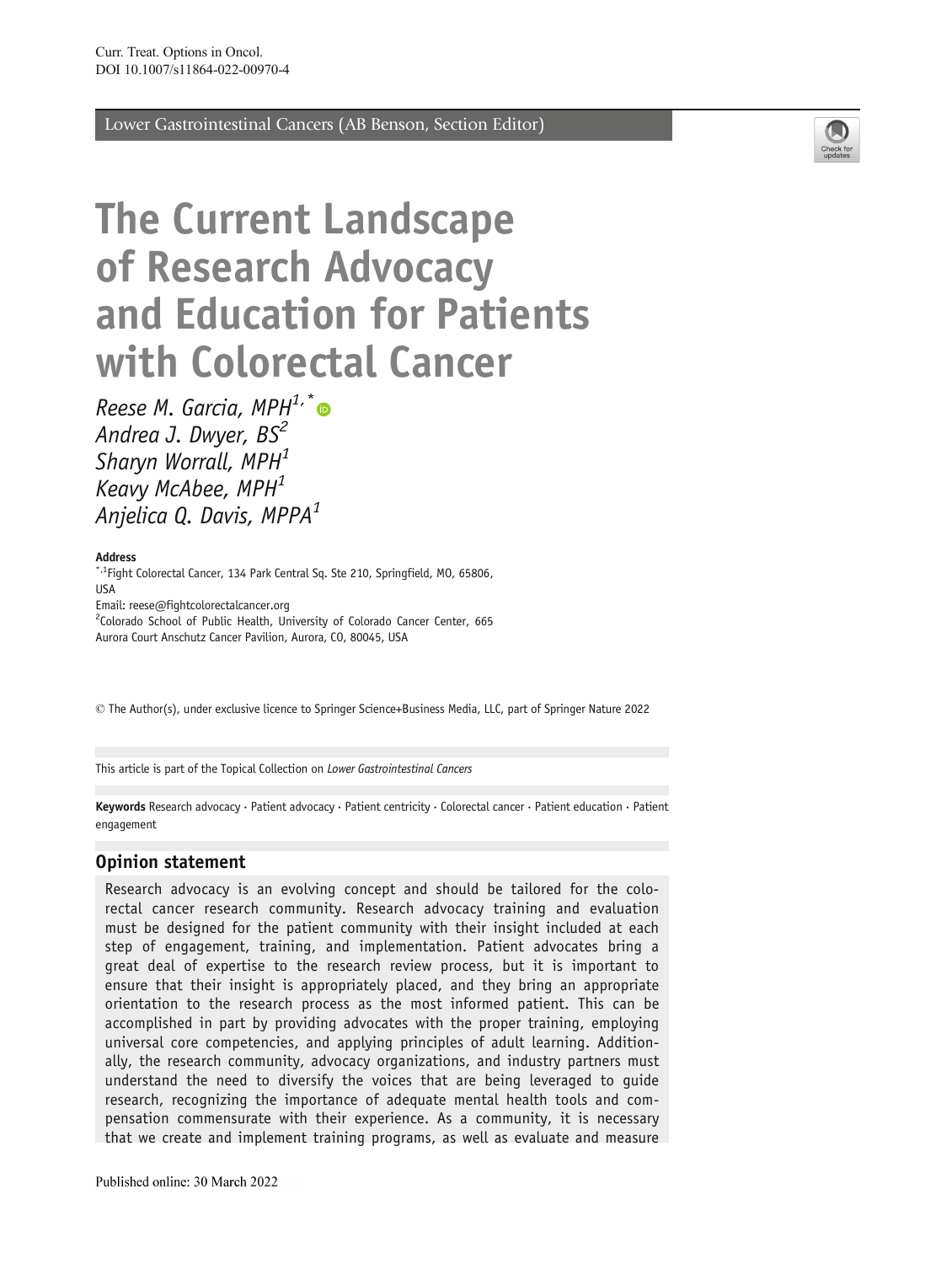their impact to continually improve and tailor the delivery of this specific education. Research advocacy has become a necessity to the field, and when implemented effectively, research advocates can have a significant impact on the delivery of health care research, improving health outcomes for all those affected by colorectal cancer.

#### Introduction

Research advocacy embraces the principle that research should engage the patient in order to "respectfully and compassionately achieve the best experience and outcome for that person and their family" [\[1](#page-10-0)]. Research advocacy aims to accomplish several common goals. First and foremost, it ensures that the proposed research incorporates the core principles of patient care, as well as the values and lived experiences of the patient community. It also helps to shape future delivery models, including the level of detail that patients wish to receive about their diagnosis, simplify use of technical jargon to make research easier to understand for the patient, and include diverse insight from advocates with different backgrounds [[2](#page-10-0)]. Finally, it aims to improve scientific research by increasing research funding, improving enrollment numbers and diversity of clinical trial participation, prioritizing research questions, increasing transparency of research activities, identifying meaningful patientreported outcomes (PROs), and disseminating study results for example [\[3](#page-10-0)••, [4\]](#page-11-0).

While the term "research advocate" is a fairly new term, the fundamental concept behind the lay scientific advisory role is not. The history of research advocacy spans nearly 100 years. Perlmutter et al. describe the evolution of cancer advocacy beginning in the 1930s, ultimately evolving into patient support in the 1950s, and embracing a "collective action phase" in the 1980s [\[5\]](#page-11-0). Patient advocates for both breast cancer and HIV/ AIDS set the precedent for research advocacy in the 1990s, arguing that they were the ultimate recipients of research outcomes and it was imperative that the voice and perspective of the patient were represented in decision making and research strategies. By arming themselves with basic science

principles, they were able to engage with researchers and integrate the lived experiences of patients into the research process.

Since then, research advocacy has greatly expanded into cancer and across specific cancer types including colorectal, hereditary, ovarian and lung cancer. National organizations such as the National Cancer Institute Clinical Trials Network (NCTN) (which includes SWOG, the Alliance for Clinical Trials in Oncology, ECOG-ACRIN Cancer Research Group and NRG Oncology), the Patient Centered Outcomes Research Institute (PCORI), the Department of Defense (DoD) Peer Reviewed Cancer Research Program (PRCRP), the National Cancer Institute (NCI), the American Society of Clinical Oncology (ASCO), and the Research Advocacy Network all engage research advocates on various levels including reviewing patient materials, identifying factors that are most important to the patient community, and developing clinical trial protocols. Within colorectal cancer specifically, national non-profit organizations such as Fight Colorectal Cancer (Fight CRC) have made research advocacy part of their key mission, with dedicated resources for the training and development of research advocates. The goal of the research program is to help colorectal cancer patient advocates inform clinical trial design, provide insight on Institutional Review Boards (IRB), and serve as reviewers for funding agencies, including those noted above [[2\]](#page-10-0).

It is widely accepted that research advocacy is an essential tool to ensure that colorectal cancer research is carried out in a manner to best meet patient needs and improve patient outcomes [\[4\]](#page-11-0). However, there is limited information in the literature about the most effective approaches for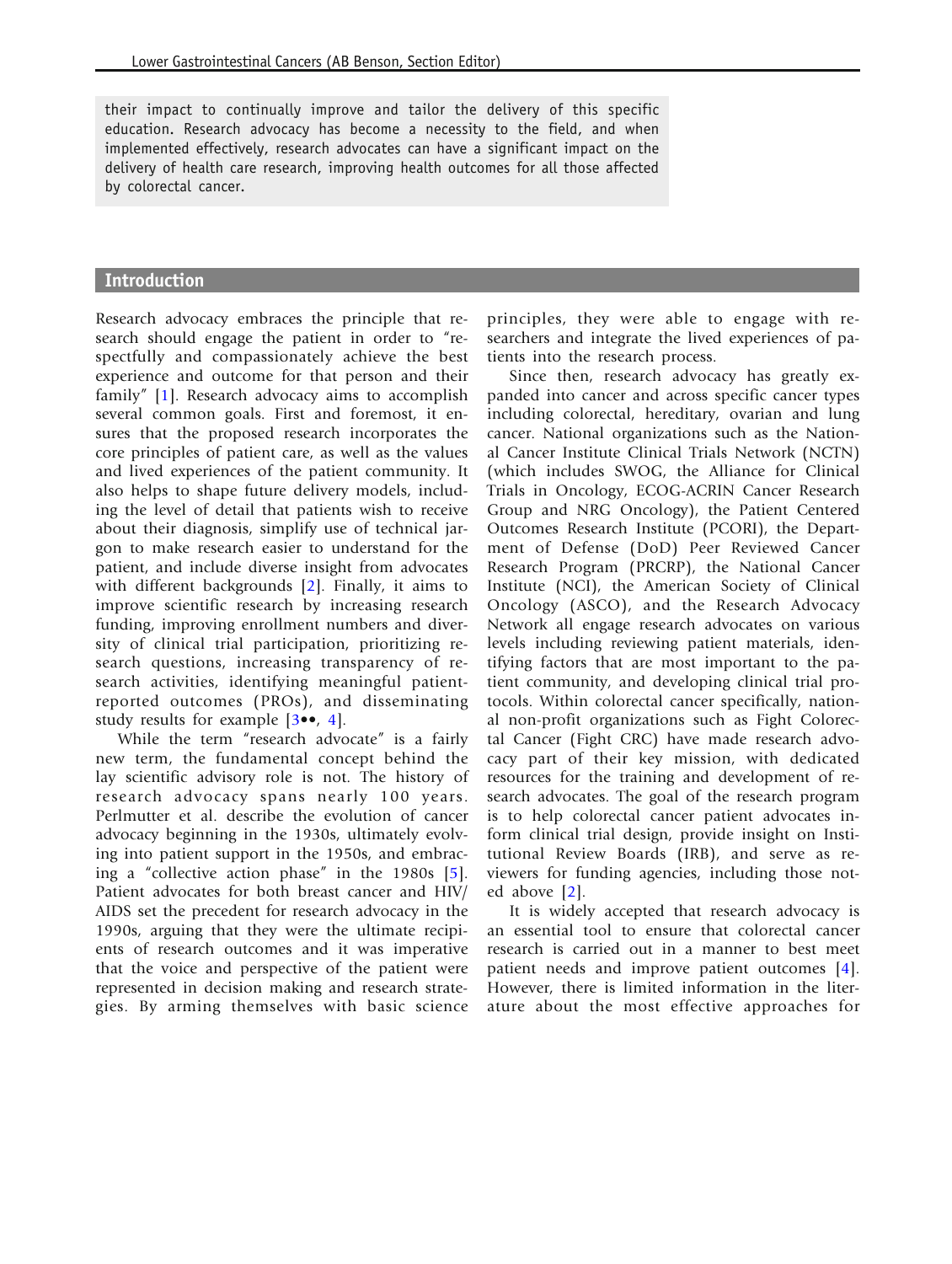research advocacy training, program implementation, and evaluation. These are important to

explore, particularly to legitimize and further a patient driven research advocacy movement.

# The role of research advocacy

Patient advocacy organizations are one of the key groups that train research advocates and assist them in forging partnerships with various stakeholders. Researchers in industry, medical, and academic settings often partner with advocacy organizations and research advocates to ensure that they are including the patient voice across their research and patient engagement efforts. Research advocates work closely with each of these stakeholders and if engagement is properly executed with the patient's vested interest in mind, there is potential for a significant impact on both research and patient outcomes [\[4\]](#page-11-0). When incorporating the voice of research advocates, it is possible to see tangible results, such as increased clinical trial accrual numbers or the creation of useful information, including patient-facing materials, that are relevant for both clinicians and patients when making health care decisions [[6\]](#page-11-0). Research advocacy can also assist in relationship building between researchers and underrepresented communities in healthcare [\[7](#page-11-0)•]. Banner et al. argue that research advocacy "is seen as a means of promoting greater accountability, authenticity, transparency, and trust in the scientific endeavor, while fostering more democratic and socially responsible practices that challenge traditional academic elitism and privileged knowledge." [\[3](#page-10-0)••] Tucker-Seely et al. [[8\]](#page-11-0) describe how advocacy is one of the primary areas that can be leveraged to address social determinants of health (SDOH) in health care settings. They argue that advocacy is necessary to create partnerships between the health care delivery system and the community in the cancer care field to improve community resources, therefore improving community health. Advocacy organizations and research advocates alike are a bridge to communities often underrepresented in healthcare and can help identify what is important to patients. For example, advocacy groups and research advocates can work with researchers to better understand whether certain communities have a preference for colorectal cancer screening options, or what type of resources are most valuable in a survivorship care program. They can also identify how to best establish trust between the patient community and providers and researchers, how to create tailored educational resources that resonate with various populations. Research advocacy has the potential to serve as a catalyst to improve research, healthcare access, education and outreach for all populations, regardless of race, ethnicity, sexual orientation, gender, socioeconomic status, or geographic location.

### State of colorectal cancer research advocacy infrastructure

#### Research advocacy training opportunities

For patients to be effectively engaged in the research process, they must be provided with the opportunity to develop skills and tools to work cohesively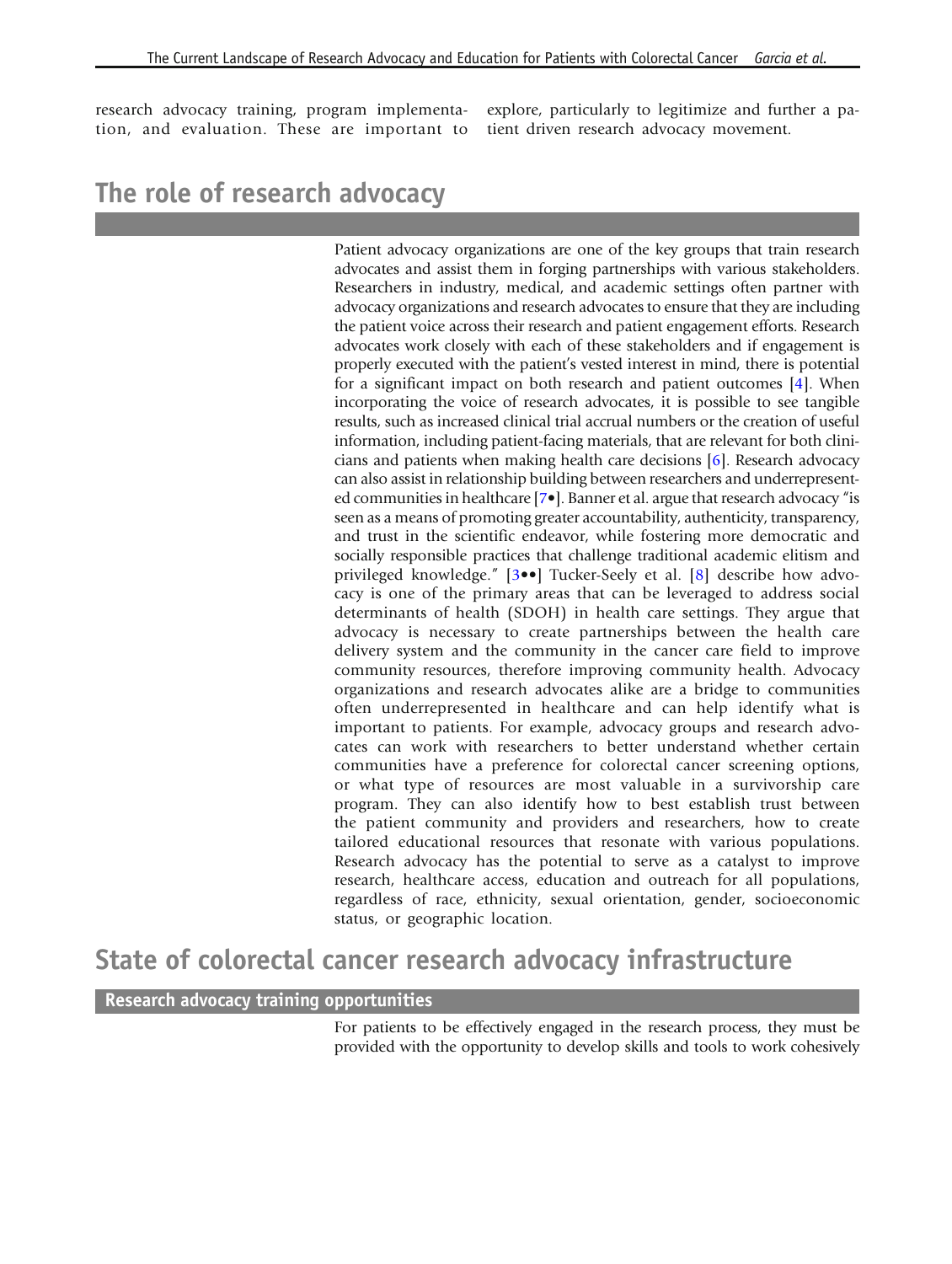with various stakeholders and understand their role in the research process. Without a proper framework for training, the role of research advocates may be limited in scope and function.

Several organizations, including but not limited to, the British Medical Journal (BMJ) [\[9](#page-11-0)], Fight CRC [\[2\]](#page-10-0), Facing Hereditary Cancer Empowered (FORCE) [\[10\]](#page-11-0) Friends of Cancer Research (FOCR) [\[11\]](#page-11-0), Patient-Centered Outcomes Research Institute (PCORI) [\[6\]](#page-11-0), and the Research Advocacy Network [[12](#page-11-0)], have established research advocacy training programs to increase knowledge, self-efficacy, and skills amongst research advocates. Many of these structured training programs offer both online and in-person trainings and connect trained advocates to academic and industry partners and research scientists. Both the Research Advocacy Network and PCORI's training programs can be customized, while others such as those created by FORCE and Fight CRC are more specific based on disease area. For example, Fight CRC utilizes an online training program that spans the colorectal cancer continuum (focusing on topics from bench side science through end-of-life care, including prevention, treatment, and clinical trials), and provides an in-person training to solidify research principles and create an opportunity for mentorship with professionals in the field. Organizations such as FOCR provide specific training across all cancer types to help advocates understand how to best engage with drug researchers, developers, and regulators. Organizations including the American Association of Cancer Research (AACR) [\[13](#page-11-0)] and the American Society of Clinical Oncology (ASCO) [[14\]](#page-11-0) provide various training tools for research advocates at their annual meetings to effectively engage with researchers at conferences. Table [1](#page-4-0) describes pan-cancer and colorectal cancer research training programs, including key elements of training components and resources provided to bolster colorectal cancer research advocacy. It is important to note that this list is not comprehensive.

Based on the observations in Table [1,](#page-4-0) training in the field widely varies, yet there are several foundational similarities, including access to online components, mentorship, and support to engage alongside researchers in peerreviewed studies and abstract submissions.

Currently, a standardized set of core competencies does not exist within colorectal cancer research advocacy. According to Mallidou et al., "learning and co-learning (e.g. researchers help patients and other stakeholders to understand the research process) are key principles in the patient-centered outcomes research." [\[15\]](#page-11-0) They highlight how competencies for patient-oriented research (POR), such as the role that research advocacy plays, are currently ambiguous, yet defining competencies can prepare POR teams and engage relevant stakeholders in clarifying and fulfilling the proposed research agenda. The colorectal cancer research advocacy field must agree upon a set of core competencies to ensure patients are receiving training that benefits their learning experience, and ultimately their influence and impact when working with researchers.

Greenhalgh et al. describe the breadth of frameworks that can aid engagement efforts; however, they also discuss the ability and benefit of applying these trainings outside of their defined scope. An "off-the-shelf" framework may be of limited value to stakeholders and more would be gained from "using evidencebased resources to co-design their own frameworks" [[16\]](#page-11-0).

Training programs and educational tools must identify their specific focus, whether it be based on disease (i.e. colorectal cancer), activity (i.e. peer review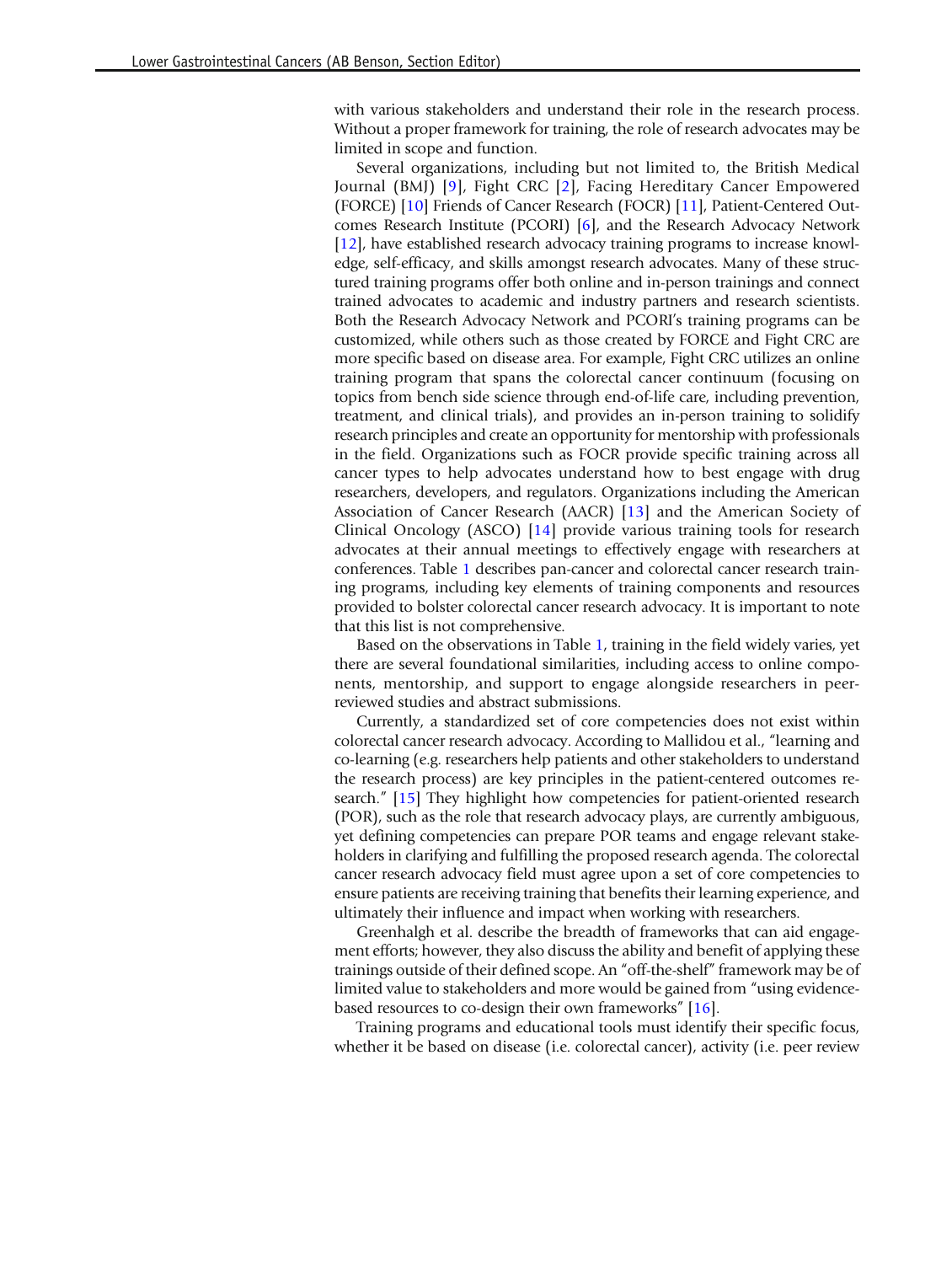| Organization                                                   | <b>Training components</b>                                                                                                              | <b>Evaluating impact</b>                                                                                                                                                                                                       |
|----------------------------------------------------------------|-----------------------------------------------------------------------------------------------------------------------------------------|--------------------------------------------------------------------------------------------------------------------------------------------------------------------------------------------------------------------------------|
| AACR Scientist $\leftrightarrow$<br>Survivor Program<br>$[13]$ | • Meeting with scientific mentors<br>• Support to participate in poster sessions and<br>networking opportunities at annual AACR meeting | • None noted                                                                                                                                                                                                                   |
| ASCO [14]                                                      | • Advocacy tools and resources (ASCO in Action,<br>ASCO ACT Network), access to                                                         | • Advocate feedback on tools provided at annual<br>meeting                                                                                                                                                                     |
|                                                                | videos/podcasts etc. breaking down science<br>for specific diseases                                                                     | • Number of research advocates and research<br>advocacy organizations who attend each meeting                                                                                                                                  |
|                                                                | . Networking sessions at ASCO annual meeting<br>• Support for abstract submission                                                       |                                                                                                                                                                                                                                |
| <b>BMJ</b> [9]                                                 | • Online presentations<br>• Peer review exercises                                                                                       | • Cross sectional survey understanding<br>motivations to review, concerns, and<br>suggestions to improve the training materials<br>and process                                                                                 |
| Fight CRC [2]                                                  | • In-person training at academic centers<br>· Online modules throughout CRC continuum                                                   | • Survey to advocates understanding research<br>knowledge, skills, and confidence<br>• Survey to experts who have worked with<br>advocates to understand strengths of the<br>program, perceived impact, gaps, and satisfaction |
| <b>FORCE</b> [10]                                              | · Self-paced, online educational course<br>• Expert led webinars                                                                        | • Requests feedback from researchers who<br>utilized patient input on impact of having<br>advocates involved in their study                                                                                                    |
| FOCR (Progress for<br>Patients) [11]                           | • Online training modules to provide tools for<br>advocates to communicate with drug<br>researchers, developers, and regulators         | • Provide evaluation numbers for advocates who<br>complete training to clarify research goals and<br>refine questions in research process                                                                                      |
| <b>PCORI</b> [6]                                               | • Patient Advocacy Executive review form<br>• Designed to be implemented for other<br>organizations conducting clinical trials          | • Pre and post training survey data evaluating<br>knowledge, confidence, skills, and<br>self-efficacy                                                                                                                          |
| Research Advocacy<br>Network [12]                              | • On-site training<br>• Customized workshops and webinars via online<br>learning resources                                              | • Conduct evaluation of the effectiveness of<br>advocate activities in basic, translational and<br>clinical research                                                                                                           |

#### <span id="page-4-0"></span>Table 1. Formalized cancer research advocacy training programs

activities), or outcome (i.e. increasing clinical trial enrollment). Many of these training programs should be used in tandem, based on the goals of the specific program. Assuming a one-size fits all approach is unrealistic to accomplish the goals of the training program to improve advocate's engagement with the research community and patient outcomes.

#### Training program and implementation evaluation

A well-designed training program must not only benefit the research advocates, but it must also positively impact the larger research and patient community. It is necessary to evaluate (1) if the training program achieves its goals by increasing research advocate's knowledge, skills, and confidence, and (2) evaluate program implementation to understand if the advocates are effectively engaging with the research community and having an impact. A well-executed training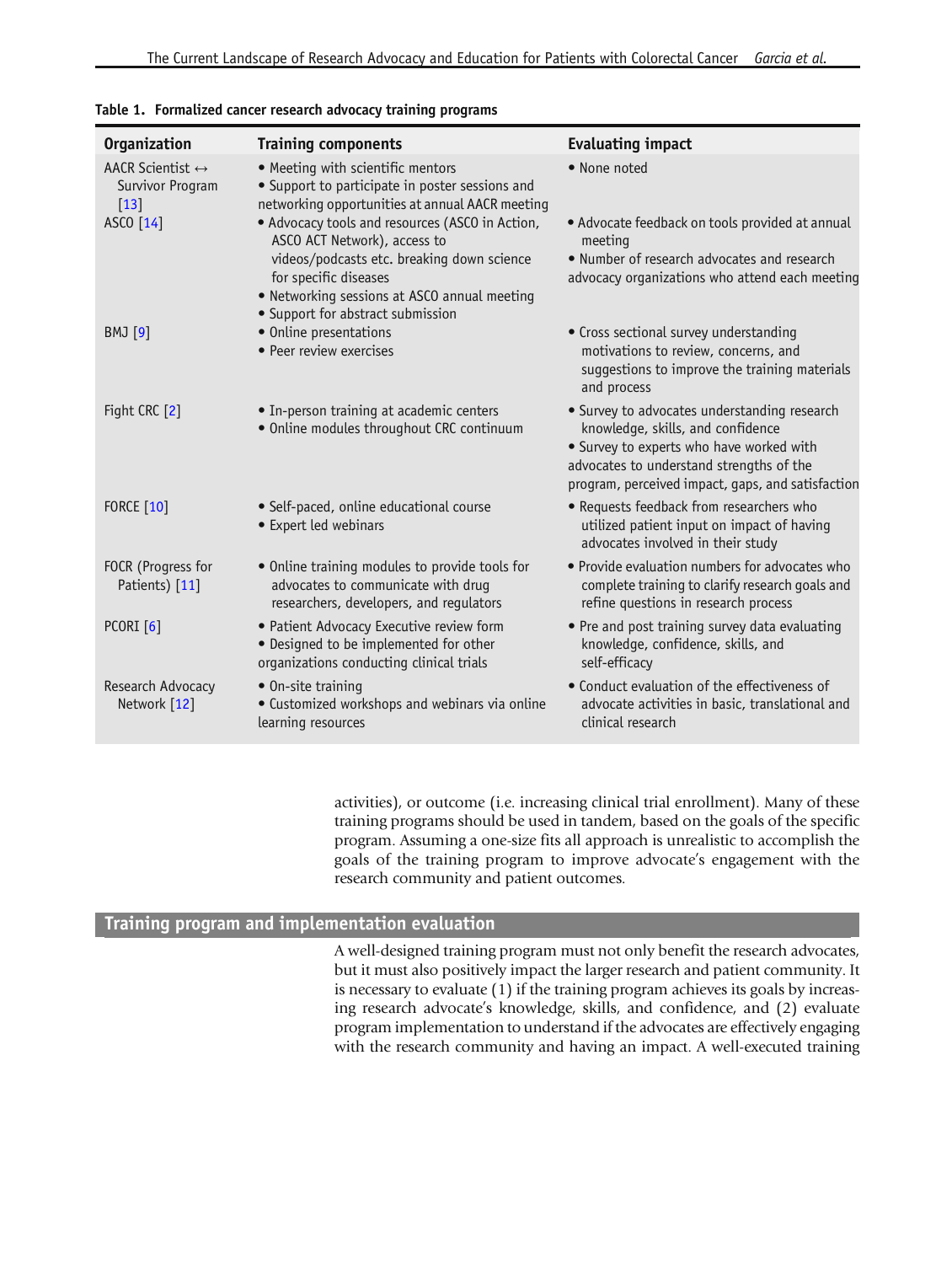program and successful evaluation can also ensure that research advocates have the appropriate orientation when engaging with researchers and are representing the collective patient experience rather than their single perspective [[2](#page-10-0)].

Most organizations have standardized processes to evaluate and measure impact of their training programs through various methods such as surveys and focus groups (Table [1](#page-4-0)). Both Fight CRC and PCORI distribute surveys to advocates to determine if their knowledge, confidence, and skills in research advocacy improved after completing a training program [\[2](#page-10-0), [6\]](#page-11-0). The BMJ evaluates the quality of their training content, including concerns and suggestions to improve materials [\[9](#page-11-0)], and ASCO collects advocate feedback on tools provided at their annual meeting [[14\]](#page-11-0). While many programs are able to effectively evaluate their own trainings, it is not always clear which metrics are included and how those metrics are being utilized to improve these programs.

Several organizations listed in Table [1](#page-4-0) have attempted to evaluate implementation of research advocacy as well. FORCE conducted an evaluation to understand the impact of having advocates engaged in research studies. One researcher responded that "The FORCE advocates provided invaluable feedback on my research study and survey materials. They brought up issues that I hadn't considered, helped me clarify my research goals, and led me to refine the questions that I asked participants." [\[10](#page-11-0)] Fight CRC also aimed to evaluate how research advocates could impact the research process and found that the majority of researchers saw high impact and value of incorporating the perspective of research advocates [\[2](#page-10-0)]. Despite this, the literature identifies major gaps in evaluating the research advocacy process and outcomes. Pushparajah et al. argue that "the lack of standardized best practices and metrics has made it challenging to achieve consistency and measure success in patient engagement" [[17](#page-11-0)]. Little evidence exists that concretely assesses how these training programs can improve the ability of advocates to effectively engage with researchers.

# Opportunities to improve patient education, training, and advocacy initiatives

#### Applying advocacy training principles

The various training programs outlined have shown success in training advocates to effectively engage with researchers. If they are not already, programs can be strengthened even further by incorporating adult learning principles. Bryan et al. describe essential principles to follow for engaging adults in health promotion, specifically as community partners within public health, which include (1) ensuring adults know why they are learning, (2) motivating them to learn and by the need to solve problems, (3) building upon and respecting their previous experiences, (4) applying learning approaches that match their background and diversity, and (5) actively involving them in the learning process [[18\]](#page-11-0).

Leveraging principles of adult learning can support the training framework to deliver on skills/duties of the research advocacy core competencies. Frisch et al. conducted a follow-up study to better understand core competencies that could be integrated into adult learning for research advocacy and discovered that the most important competencies for patient advocates included (1) Research Methods and Principles, (2) Participatory Approaches, (3) Cultural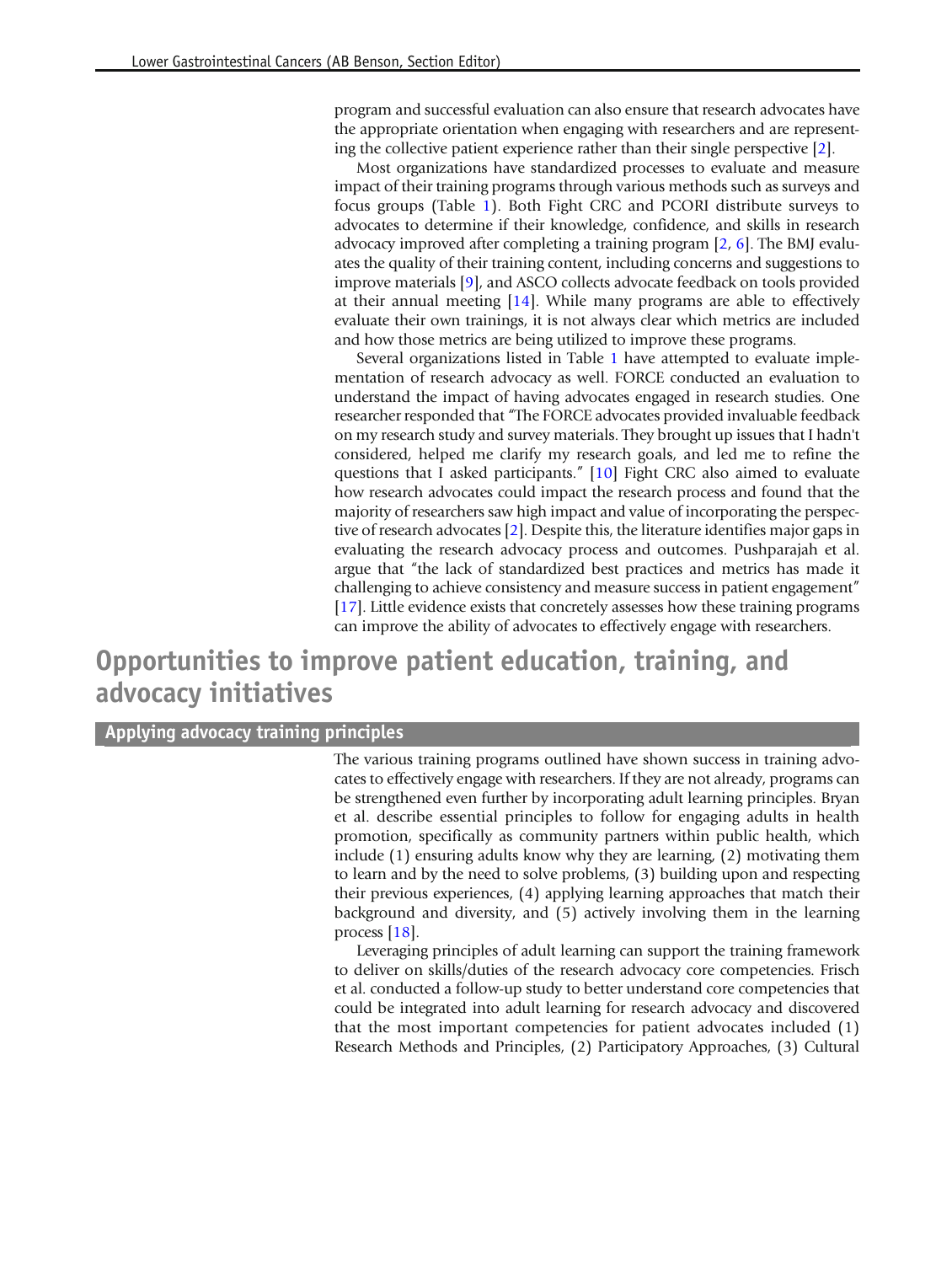Competence and Context, (4) Logistics, (5) Understanding Evidence and Results, (6) Knowledge about Phenomenon of Study, and (7) Priority/Agenda Setting. The authors argue that not all research advocates need to be trained on every single competency, rather the research teams can "take these reported competencies and draw out what is needed for their particular study" [[19](#page-11-0)••]. Implementing a standardized set of core competencies can improve training programs and create research advocacy opportunities that match advocate's backgrounds, interests, and strengths.

#### Diversifying perspectives

Incorporating principles of adult learning can also ensure that the training program incorporates various perspectives in the research process and represents a wide range of communities. This can strengthen the impact and value of research advocacy. In oncology clinical trials for example, Black Americans make up approximately 5% of participants, while Hispanic populations represent 6% of trial enrollees [\[20](#page-11-0)]. This is a major issue when attempting to translate clinical research findings to the broader colorectal cancer community. Research advocacy however can help authentically engage advocates and researchers in discussions on designing and disseminating clinical trials in an equitable manner.

Additionally, engaging those with diverse perspectives can help researchers understand various components of social determinants of health, including inequities due to conditions (structural factors such as stigmatization, institutional environments such as policies, living environments, such as economic, social, and physical), and disparities due to consequences (risk factors, biomarkers, and comorbidities) and how they can be addressed in research to determine health outcomes. Alcaraz et al. [\[21\]](#page-11-0) discuss the need to understand how SDOH affects cancer research, including studying the ability of people to access and receive timely screening, treatment and survivorship resources. Incorporating diverse research advocate perspectives can help identify some of these burdens early in the design of various studies, interventions, and in cancer resources more broadly.

Advocacy organizations play a role by collaborating with researchers, diverse communities, and other sectors, which can lead to improved access to care and patient education amongst populations that are historically underserved in health care. By leveraging partnerships with researchers, subject matter experts, and other health organizations, advocacy groups and research advocates can identify and define potential approaches and solutions to effectively engage communities facing health disparities into the research process, for example, increasing recruitment of under-represented participants in clinical research, and developing measures to assess impact.

Although various frameworks may need to be modified based on disease type, goals, and other factors, Banner et al. highlight the principles that should remain constant throughout the research advocacy engagement, training, and implementation process. These include "(1) authentic and sustained engagement across the research continuum and beyond, (2) clarity in the roles and expectations of all parties engaged in the research, (3) mutual trust and respect, (4) commitment to co-learning and co-production, and (5) access to the appropriate resources, supports and training." [\[3](#page-10-0)••] Establishing trust between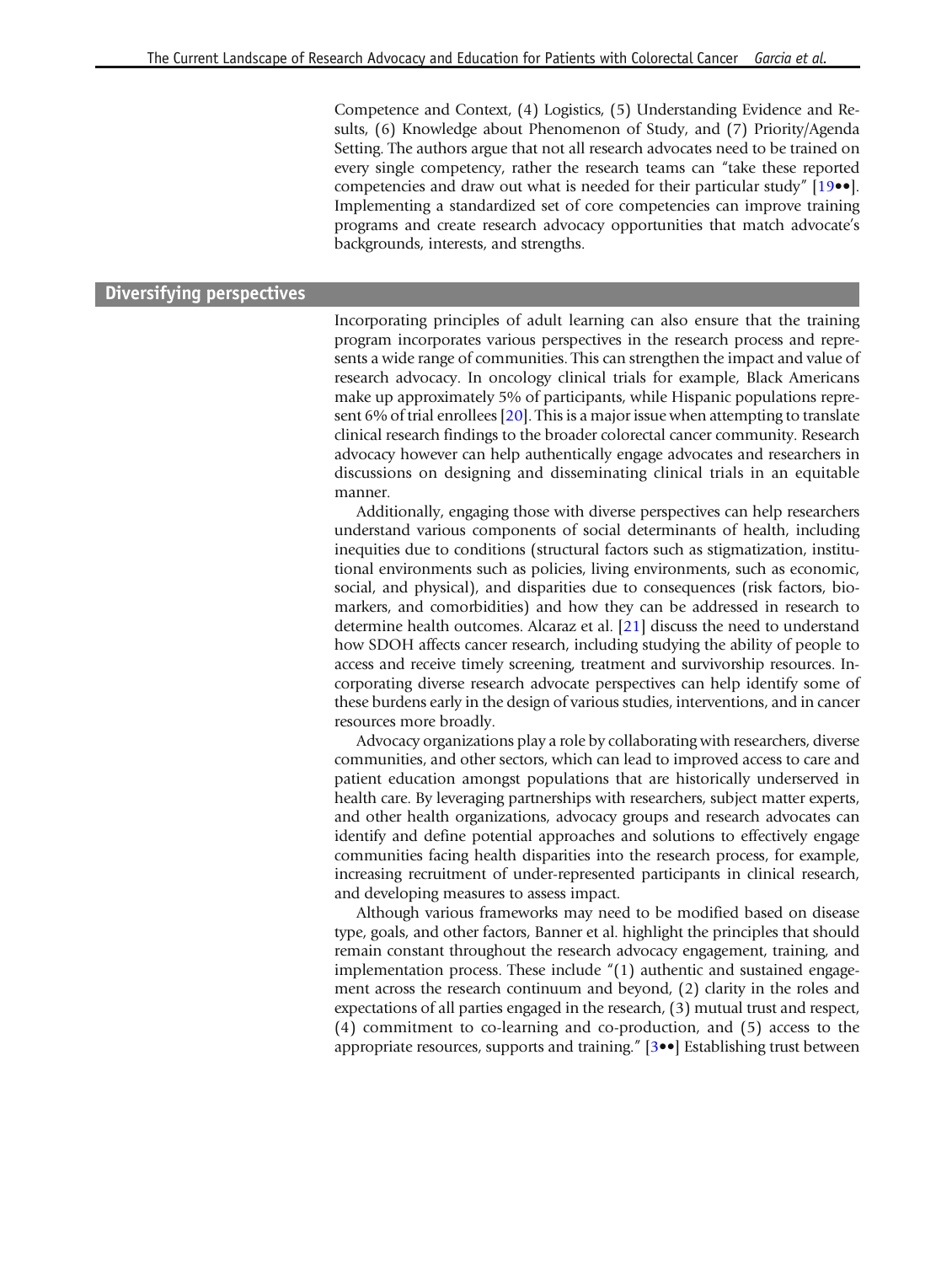the patient community and the scientific community is critical to ensuring research is being conducted that is representative of all individuals facing colorectal cancer, that findings can be translated to everyone, despite social determinants of health. Utilizing these principles allows for advocates to engage in the learning process and co-create trainings that are tailored towards the community they intend to impact. This provides a solid foundation in which the community educates and utilizes the advocate voice in the proper way, establishing trust and transparency throughout the process [[7](#page-11-0)•].

It is now essential, rather than an idealistic goal, to work with advocates from a diverse array of communities to ensure a spectrum of patient experiences are reflected in clinical research. Hickey et al. argue, "There are often power differentials between the public and researchers. This is particularly so when the focus is on groups, perhaps considered as marginalized or seldom heard" [\[22](#page-11-0)]. Working alongside marginalized communities can bolster trust and transparency between the scientific field and various underrepresented communities, in turn improving research advocacy, patient education, and research outcomes.

#### Avoiding burnout and distress

Research advocates require scientific training, but it is also necessary to provide emotional support and acknowledge that advocates experience both grief and burnout when representing the patient community. Nasso et al. describe that while advocacy can empower and inspire patients, it can carry both mental and emotional burdens including "the grief of losing friends to cancer, the related "survivors' guilt," and the burden of repeatedly reliving their experience" [\[23](#page-11-0)•]. The National Coalition for Cancer Survivorship conducted both surveys and focus groups to identify factors that contribute to feelings of accomplishment or burnout and found that 97% of advocates felt that the work was rewarding. Nearly one-third of respondents reported emotional and physical burnout, and less than half of respondents admitted to setting boundaries with their personal life [\[23](#page-11-0)•].

Anecdotally, advocates within the Fight CRC RATS program have described similar experiences, which have been heightened by the COVID-19 pandemic. Each of the following quotes illustrates the complexities of serving as a research advocate: [\[2\]](#page-10-0)

"I felt the need to step away from advocacy multiple times to practice selfcare, especially after I lost close friends to colorectal cancer."

"After several years, I now have to set boundaries and give myself permission to decline advocacy requests."

To address this, the Patient Empowerment Network provides strategies for advocates to address burnout, including setting realistic expectations, prioritizing projects, and taking breaks between big projects [\[24\]](#page-11-0). It is necessary for all research advocacy training programs to provide grief management strategies. The broader colorectal cancer community, including researchers, providers, industry partners, and advocacy groups, must be aware of the signs of burnout and be mindful to avoid overburdening the advocacy community.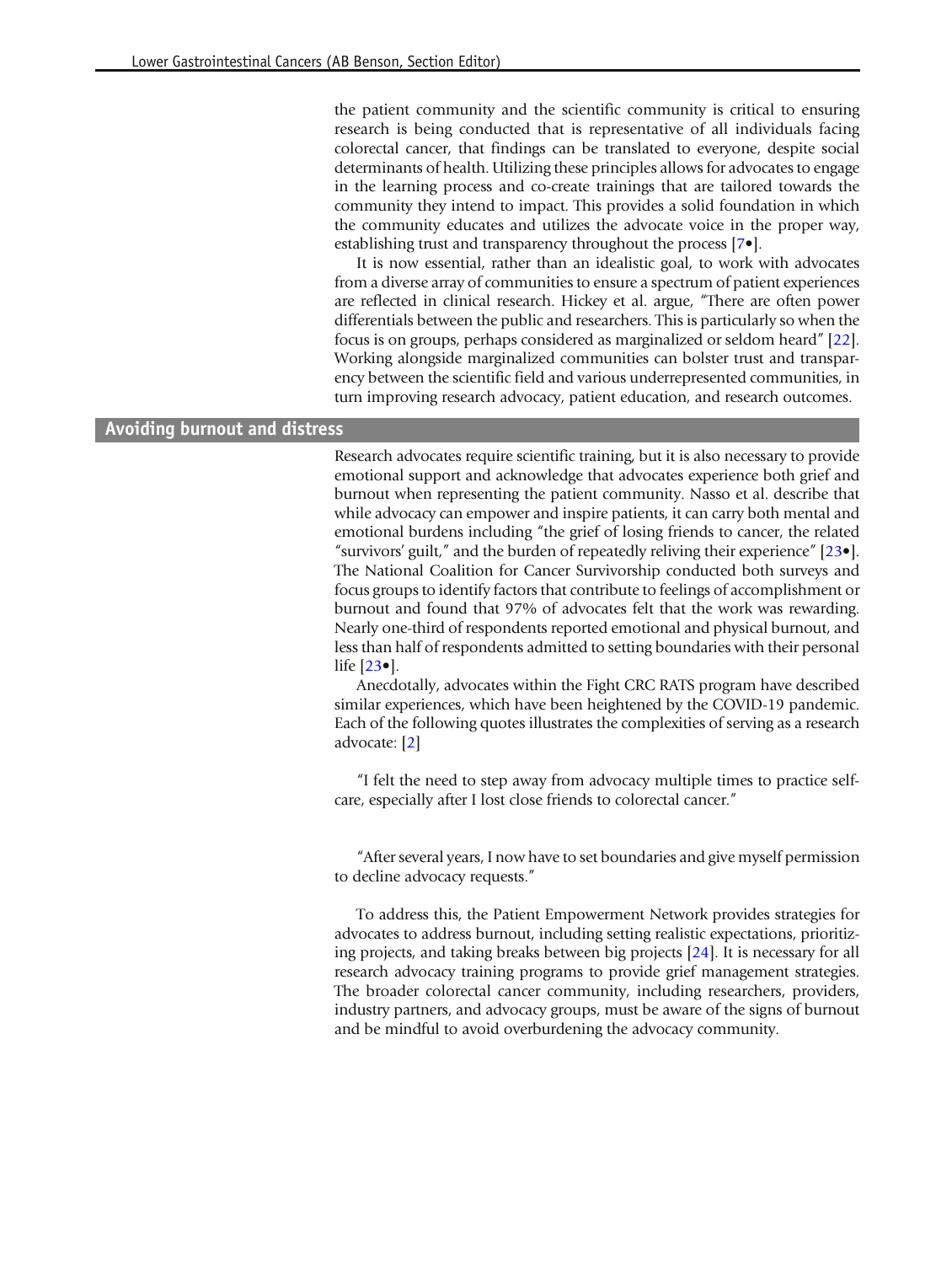#### Adequate compensation

Although advocacy work is largely volunteer based, stakeholders are becoming aware of the importance of compensating research advocates for their expertise and time. To help provide a resource that recommends standardized compensation rates, the National Health Council developed the Patient Engagement Fair-Market Value Calculator. This calculation tool takes into account factors such as patient experience, activity type (including preparation time, activity time, and post-activity contributions), travel costs, wages lost, urgency of activity, and care support to help derive fair compensation rates [\[25\]](#page-11-0).

The Fair-Market Value Calculator is the most comprehensive tool to calculate payment for advocacy activities to date. PCORI also utilizes a similar framework differentiating between various engagement levels including informing the work, consulting, collaborating, and stakeholder directing with pay scales increasing with each engagement type. PCORI's "fair financial compensation demonstrates that patients, caregivers, and patient/caregiver organizations' contributions to the research, including related commitments of time and effort, are valuable and valued." Compensation "demonstrates recognition of the value, worth, fairness of treatment with others involved in the research project and contributes to all members of the research team being valued as contributors to the research project" [\[26](#page-11-0)].

As research advocates become more integrated into research design, planning, and implementation, appropriate compensation is critical. It is likely that providing financial incentives to advocates will alleviate some of the burdens research advocates face, such as burnout, provide a higher sense of value to their work, and allow them to prioritize various projects.

#### Evaluating impact

Marinello et al. offer a potential solution for approaching the successful development of research advocacy evaluation frameworks. They developed a process to evaluate patient engagement within the European Reference Network (ERN), which consists of clinicians in Europe, and determined that the first step in creating a successful framework is clarifying the role, goals, and activities of patient advocates. This then can be used to develop a set of measures to evaluate impact and outcomes. The second step is to develop concrete measures, including but not limited to (1) if advocates are listed as co-authors in their guideline development, (2) the number of ERN working groups with advocates involved, (3) the perception/level of satisfaction on how advocates are working with and engaging clinicians, and (4) the number of poster presentations with advocate involvement. The authors noted the importance of working with ERN clinicians to "refine the framework to render it more relevant to the reality and priorities of the specific ERN's and more valuable as a tool to build a strong partnership culture" [\[27](#page-11-0)].

By clearly outlining a research advocate's role, the activities they are responsible for, and outcomes, it becomes easier to develop and implement successful training programs and tools, and subsequent evaluation metrics for both trainings and implementation. Furthermore, advocacy training programs must conduct frequent evaluations and share results and lessons learned with the field. However, the transferability of evaluation frameworks across groups and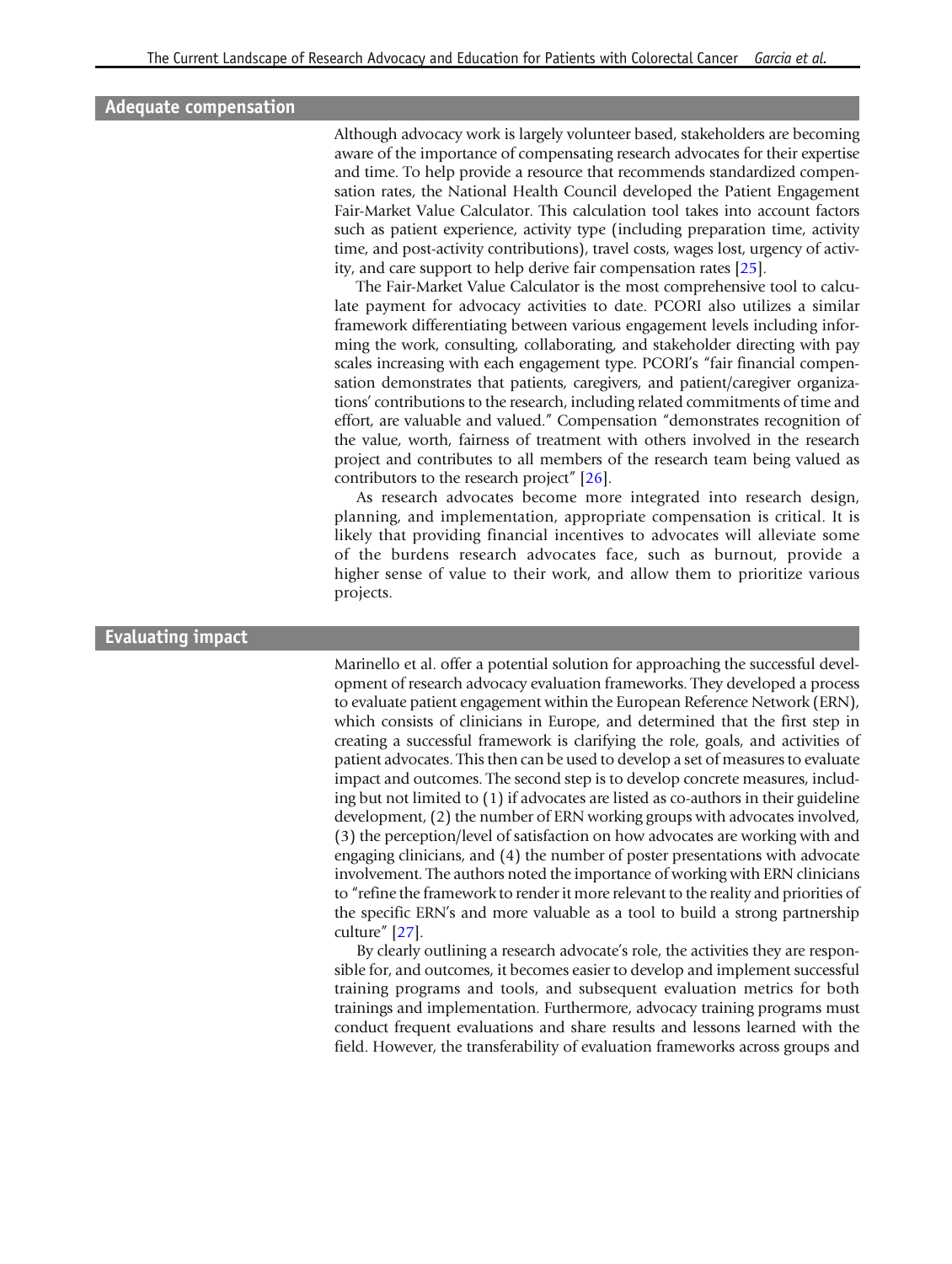disease types may not be appropriate, and further research and refinement of evaluation metrics are needed.

# Barriers to research advocacy

While many opportunities exist to improve research advocacy, it is important we identify and understand broad barriers to successful implementation. One of the seemingly simple challenges facing research advocacy today that has been previously discussed is the lack of a common definition [[1](#page-10-0)]. According to Robbins et al., "the patient's role needs to be described in a way that makes it feasible to implement health care delivery and support parameters to conduct clinical research over a sustained period of time" [\[28](#page-11-0)]. Possibly one reason why it is difficult to define research advocacy and patient centricity overall is the numerous roles of a research advocate. Research advocates provide direct patient support, fundraise for research, work with legislators to increase research funding for governmental agencies such as the DOD or NCI, serve as "regulators" to bring both system and research issues to light, and work alongside scientists to improve the relevancy of their research [[29](#page-12-0)]. Without a common definition, it makes it challenging to establish training objectives and goals, to recruit the appropriate advocates, and outline roles and responsibilities across the trajectory of the research continuum.

Another challenge when involving research advocates in the scientific process is the balance of power. Robbins et al. describes how the field of research advocacy may have "more than we bargained for, particularly with people of limited understanding or low medical literacy or those whose decisions seem impulsive or overly influenced by emotions… we need to inject a dose of reality and not underestimate the challenges of health literacy and the fact that 'despite this emerging of an era of self-enlightenment, we are encouraging patients to challenge and evaluate the judgment of seasoned healthcare professionals who have over a decade of college'" [\[28](#page-11-0)]. Research advocacy requires a delicate balancing act between the patient and scientific expert; being mindful of both those that have lived experience, and those that have years of academic and medical experience.

Future directions for creating educated and empowered research advocates

> Based on the review of the literature and examination of existing advocacy programs (Table [1](#page-4-0)), there are a variety of opportunities to improve how the research and patient community effectively understand and apply the patient perspective. Research advocacy programs have been more widely implemented over the past two decades but there are still challenges. To advance the field, there are specific priorities which need to be addressed.

> The most critical step is that the research advocacy community must agree upon a common definition. Advocacy organizations with experience in engaging the research and patient community can help convene experts to help build consensus for a common definition and then define the scope of practice and more discretely define the roles of the research advocates.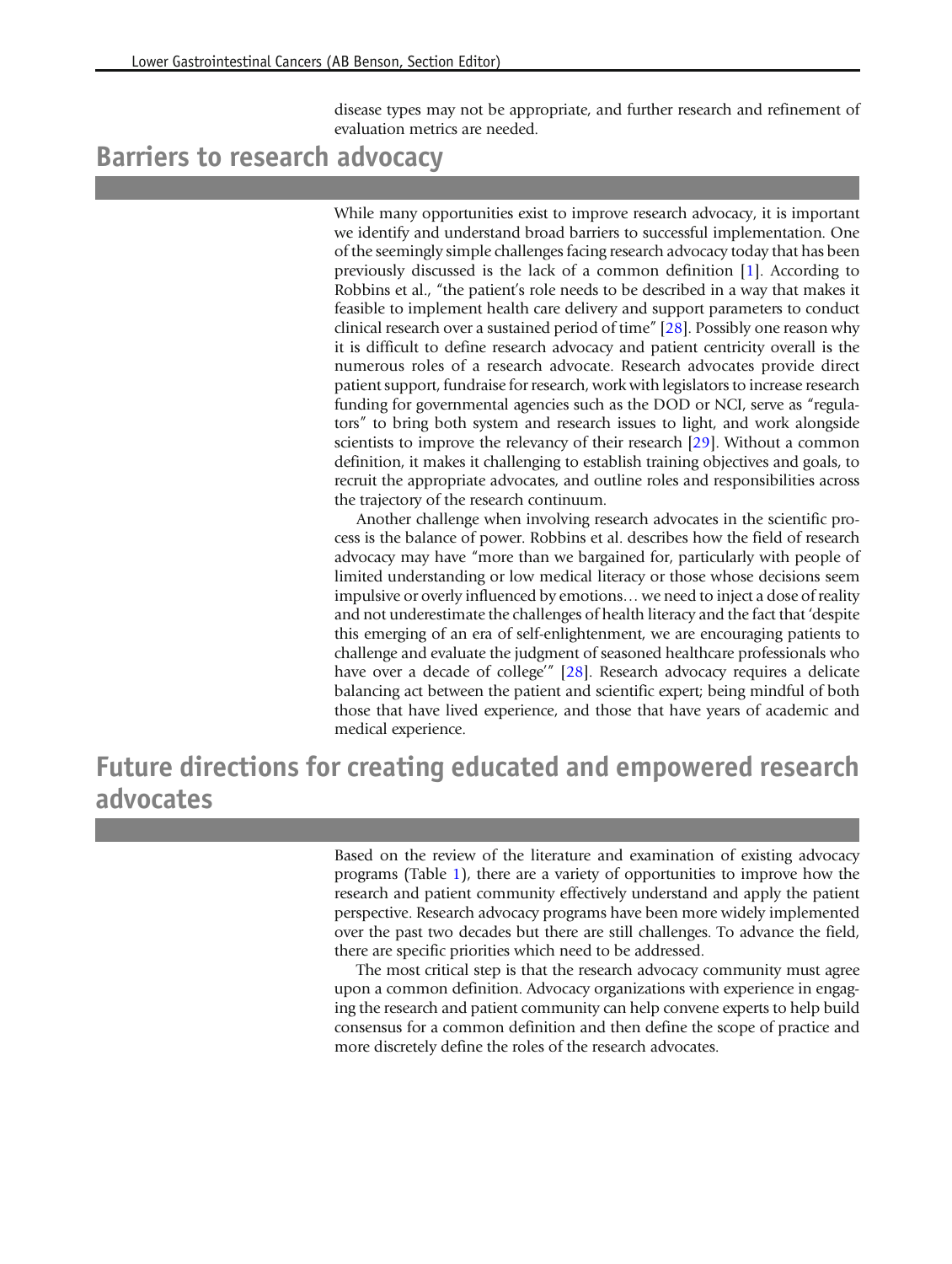<span id="page-10-0"></span>Once the definition and scope of practice are established, there is a need for further refinement of core competencies including integrating the principles noted throughout this manuscript. By establishing a common definition, scope of practice and competencies, organizations can create or augment training objectives and goals for their program and help scientists recruit the appropriate advocates. This dedicated process also allows for researchers to understand the advocate's responsibilities throughout the research process, simultaneously providing a balance of patient expertise with scientific expertise.

Training can be disease-specific or focus on specific areas along the cancer continuum, such as clinical trial design or engaging with specific partners including regulatory agencies. It is necessary to understand the availability of current frameworks that can be applied when strengthening current training programs or developing novel trainings. We also recommend that research advocacy programs identify primary evaluation measures to identify and validate the impact that research advocates are having in the research process.

Providing support to the research advocacy community ensures that research advocacy is legitimized, that the voices of the patient community are appropriately integrated and diversified, trust is established, and advocate contributions are valued. This manuscript provides an overview, opinion, and suggestions to strengthen research advocacy programs, which will lead to improved research processes and patient outcomes.

### **Declarations**

#### Conflict of Interest

Reese Garcia declares that she has no conflict of interest. Andrea J. Dwyer declares that she has no conflict of interest. Sharyn Worrall declares that she has no conflict of interest. Keavy McAbee declares that she has no conflict of interest. Anjelica Q. Davis is an unpaid advisor on NCI Working groups (NCRA, CTAC, GI Steering Committee).

#### Human and Animal Rights

This article does not contain any studies with human or animal subjects performed by any of the authors.

## References and Recommended Reading

Papers of particular interest, published recently, have been highlighted as:

- Of importance
- •• Of major importance
- 1. Yeoman G, Furlong P, Seres M, Binder H, Chung H, Garzya V, Jones RRM. Defining patient centricity with patients for patients and caregivers: a collaborative endeavor. BMJ Innov. 2017;3:76–83.
- 2. Garcia R, Dwyer AJ, Worrall S, Davis AQ, Roach N. Understanding the perceived impact and value of research advocacy initiatives for colorectal cancer. 2020; [https://doi.org/10.21203/rs.3.rs-69337/v1](http://dx.doi.org/10.21203/rs.3.rs-69337/v1)
- 3.•• Banner D, Bains M, Carroll S, Kandola DK, Rolfe DE, Wong C, Graham ID. Patient and public engagement in integrated knowledge translation research: are we there yet? Res Involvement Engagement. 2019. [https://](http://dx.doi.org/10.1186/s40900-019-0139-1) [doi.org/10.1186/s40900-019-0139-1](http://dx.doi.org/10.1186/s40900-019-0139-1)

This commentary provides a comprehensive review of the theoretical considerations that are needed to successfully engage patients in the research process, including but not limited to, the need to diversify voices and co-create trainings.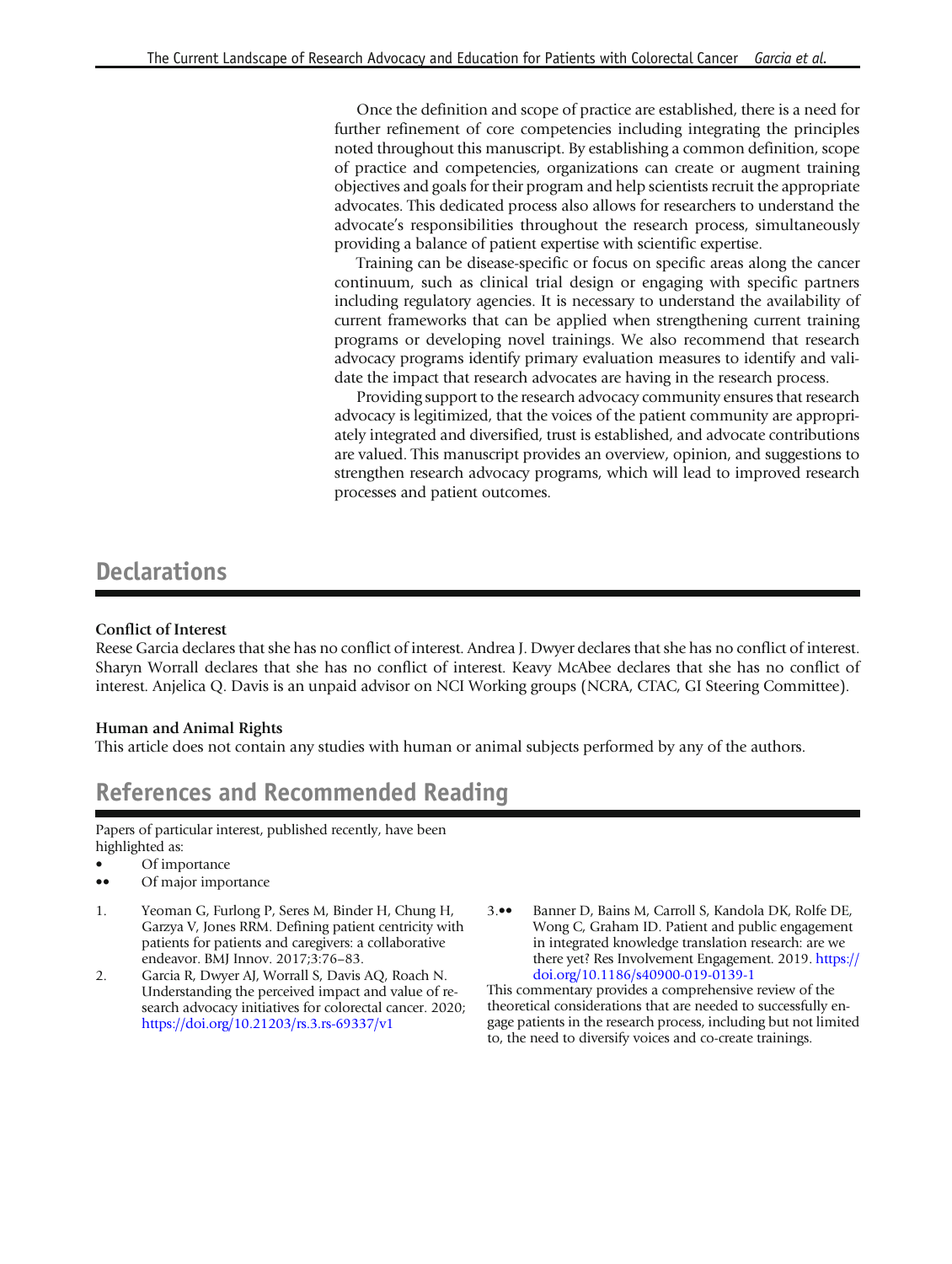- <span id="page-11-0"></span>4. Deverka PA, Bangs R, Kreizenbeck K, Delaney DM, Hershman DL, Blanke CD, Ramsey SD. A new framework for patient engagement in cancer clinical trials cooperative group studies. JNCI: J Natl Cancer Inst. 2018;110:553–9.
- 5. Perlmutter J, Bell SK, Darien G. Cancer research advocacy: Past, present, and future. Cancer Res. 2013;73:4611–5.
- 6. Ivlev I, Vander Ley KJ, Wiedrick J, Lesley K, Forester A, Webb R, Broitman M, Eden KB. Training patients to review scientific reports for the patient-centered outcomes research institute: an observational study. BMJ Open. 2019;9:e028732. [https://doi.org/10.1136/](http://dx.doi.org/10.1136/bmjopen-2018-028732) [bmjopen-2018-028732.](http://dx.doi.org/10.1136/bmjopen-2018-028732)
- 7.• McGuire AL, Majumder MA, Villanueva AG, et al. Importance of participant-centricity and trust for a sustainable medical information commons. J Law Med Ethics. 2019;47:12–20

This manuscript argues that the two most important features of including patient voices in medical information commons (MIC) are trust and inclusion of those that it is intended to benefit.

- 8. Tucker-Seeley RD. Social determinants of health and disparities in cancer care for black people in the United States. JCO Oncol Pract. 2021;17:261–3.
- 9. Schroter S, Price A, Flemyng E, Demaine A, Elliot J, Harmston RR, Richards T, Staniszewska S, Stephens R. Perspectives on involvement in the peer-review process: surveys of patient and public reviewers at two journals. BMJ Open. 2018. [https://doi.org/10.1136/](http://dx.doi.org/10.1136/bmjopen-2018-023357) [bmjopen-2018-023357.](http://dx.doi.org/10.1136/bmjopen-2018-023357)
- 10. In: Become a research advocate. [https://www.](https://www.facingourrisk.org/research-clinical-trials/help-shape-research/become-research-advocate) [facingourrisk.org/research-clinical-trials/help-shape](https://www.facingourrisk.org/research-clinical-trials/help-shape-research/become-research-advocate)[research/become-research-advocate.](https://www.facingourrisk.org/research-clinical-trials/help-shape-research/become-research-advocate) Accessed 10 Dec 2021
- 11. Bringing together those who seek solutions to advance science through engaging, educating, and empowering patients. In: Homepage | Progress For Patients. [https://](https://www.progressforpatients.org/) [www.progressforpatients.org/](https://www.progressforpatients.org/). Accessed 12 Dec 2021
- 12. Research engagement: Research advocacy network. In: Research Engagement | Research Advocacy Network. [https://researchadvocacy.org/research-engagement.](https://researchadvocacy.org/research-engagement) Accessed 10 Dec 2021
- 13. (2021) Scientist↔Survivor program: AACR patient advocacy. In: American Association for Cancer Research (AACR). [https://www.aacr.org/patients-caregivers/](https://www.aacr.org/patients-caregivers/patient-advocacy/scientist-survivor-program/) [patient-advocacy/scientist-survivor-program/](https://www.aacr.org/patients-caregivers/patient-advocacy/scientist-survivor-program/). Accessed 29 Nov 2021
- 14. (2020) For patient advocates. In: Cancer.Net. [https://](https://www.cancer.net/research-and-advocacy/patient-advocates) [www.cancer.net/research-and-advocacy/patient](https://www.cancer.net/research-and-advocacy/patient-advocates)[advocates](https://www.cancer.net/research-and-advocacy/patient-advocates). Accessed 8 Dec 2021
- 15. Mallidou AA, Frisch N, Doyle-Waters MM, MacLeod ML, Ward J, Atherton P. Patient-oriented research competencies in Health (porch) for patients, healthcare providers, decision-makers and researchers: protocol of a scoping review. Syst Rev. 2018. [https://](http://dx.doi.org/10.1186/s13643-018-0762-1) [doi.org/10.1186/s13643-018-0762-1.](http://dx.doi.org/10.1186/s13643-018-0762-1)
- 16. Greenhalgh T, Hinton L, Finlay T, Macfarlane A, Fahy N, Clyde B, Chant A. Frameworks for supporting

patient and public involvement in research: systematic review and co-design pilot. Health Expect. 2019;22:785–801.

- 17. Pushparajah DS. Making patient engagement a reality. Patient Patient Centered Outcomes Res. 2017;11:1–8.
- 18. Bryan RL, Kreuter MW, Brownson RC. Integrating adult learning principles into training for Public Health Practice. Health Promot Pract. 2008;10:557–63.
- 19.•• Frisch N, Atherton P, Doyle-Waters MM, MacLeod ML, Mallidou A, Sheane V, Ward J, Woodley J. Patientoriented research competencies in Health (porch) for researchers, patients, healthcare providers, and decision-makers: Results of a scoping review. Res Involvement Engagement. 2020. [https://doi.org/10.1186/](http://dx.doi.org/10.1186/s40900-020-0180-0) [s40900-020-0180-0](http://dx.doi.org/10.1186/s40900-020-0180-0)

Frisch et al. provide a detailed summary of the need to incorporate core competencies for both patient advocates and the research community, which is the first full review of competencies needed.

- 20. (2021) 2020 drug trials snapshots summary report. <https://www.fda.gov/media/145718/download>. Accessed 5 Dec 2021
- 21. Alcaraz KI, Wiedt TL, Daniels EC, Yabroff KR, Guerra CE, Wender RC. Understanding and addressing social determinants to advance cancer health equity in the United States: a blueprint for practice, research, and policy. CA: Cancer J Clin. 2019;70:31–46.
- 22. Hickey G, Chambers M. Patient and public involvement and engagement: Mind the gap. Health Expect. 2019;22:607–8.
- 23.• Fuld Nasso S, Porter LD, McNiff Landrum KK. The benefits and burdens of patient advocacy. J Clin Oncol. 2021;39:204

Fuld Nasso's abstract highlights a critically important piece of research advocacy which is not discussed enough. Burnout is pervasive in the field and the cancer community must understand and address the toll it can take.

- 24. Ennis-O'Connor M (2021) Beating burnout: self-care strategies for patient advocates. In: Patient Empowerment Network. [https://powerfulpatients.org/2019/08/](https://powerfulpatients.org/2019/08/23/beating-burnout-self-care-strategies-for-patient-advocates/) [23/beating-burnout-self-care-strategies-for-patient](https://powerfulpatients.org/2019/08/23/beating-burnout-self-care-strategies-for-patient-advocates/)[advocates/](https://powerfulpatients.org/2019/08/23/beating-burnout-self-care-strategies-for-patient-advocates/). Accessed 29 Nov 2021
- 25. (2020) Fair market calculator. In: National Health Council. [https://nationalhealthcouncil.org/fair](https://nationalhealthcouncil.org/fair-market-value-calculator/)[market-value-calculator/](https://nationalhealthcouncil.org/fair-market-value-calculator/). Accessed 20 Dec 2021
- 26. (2015) Financial compensation of patients, caregivers, and patient/caregiver organizations engaged in PCORIfunded research as engaged research partners. [https://](https://www.pcori.org/sites/default/files/PCORI-Compensation-Framework-for-Engaged-Research-Partners.pdf) [www.pcori.org/sites/default/files/PCORI-](https://www.pcori.org/sites/default/files/PCORI-Compensation-Framework-for-Engaged-Research-Partners.pdf)[Compensation-Framework-for-Engaged-Research-](https://www.pcori.org/sites/default/files/PCORI-Compensation-Framework-for-Engaged-Research-Partners.pdf)[Partners.pdf](https://www.pcori.org/sites/default/files/PCORI-Compensation-Framework-for-Engaged-Research-Partners.pdf). Accessed 5 Dec 2021
- 27. Marinello D, Galetti I, Dan D, Andersson AS, Aguilera S, Louisse S, Wiehe L, Aslanian AL, Martin IH. Patient engagement in healthcare: a preliminary set of measures to evaluate patient engagement in the European Reference Networks. Rare Dis Orphan Drugs. 2021. [https://doi.org/10.20517/rdodj.2021.001](http://dx.doi.org/10.20517/rdodj.2021.001).
- 28. Robbins DA, Curro FA, Fox CH. Defining patient-centricity: opportunities, challenges, and implications for